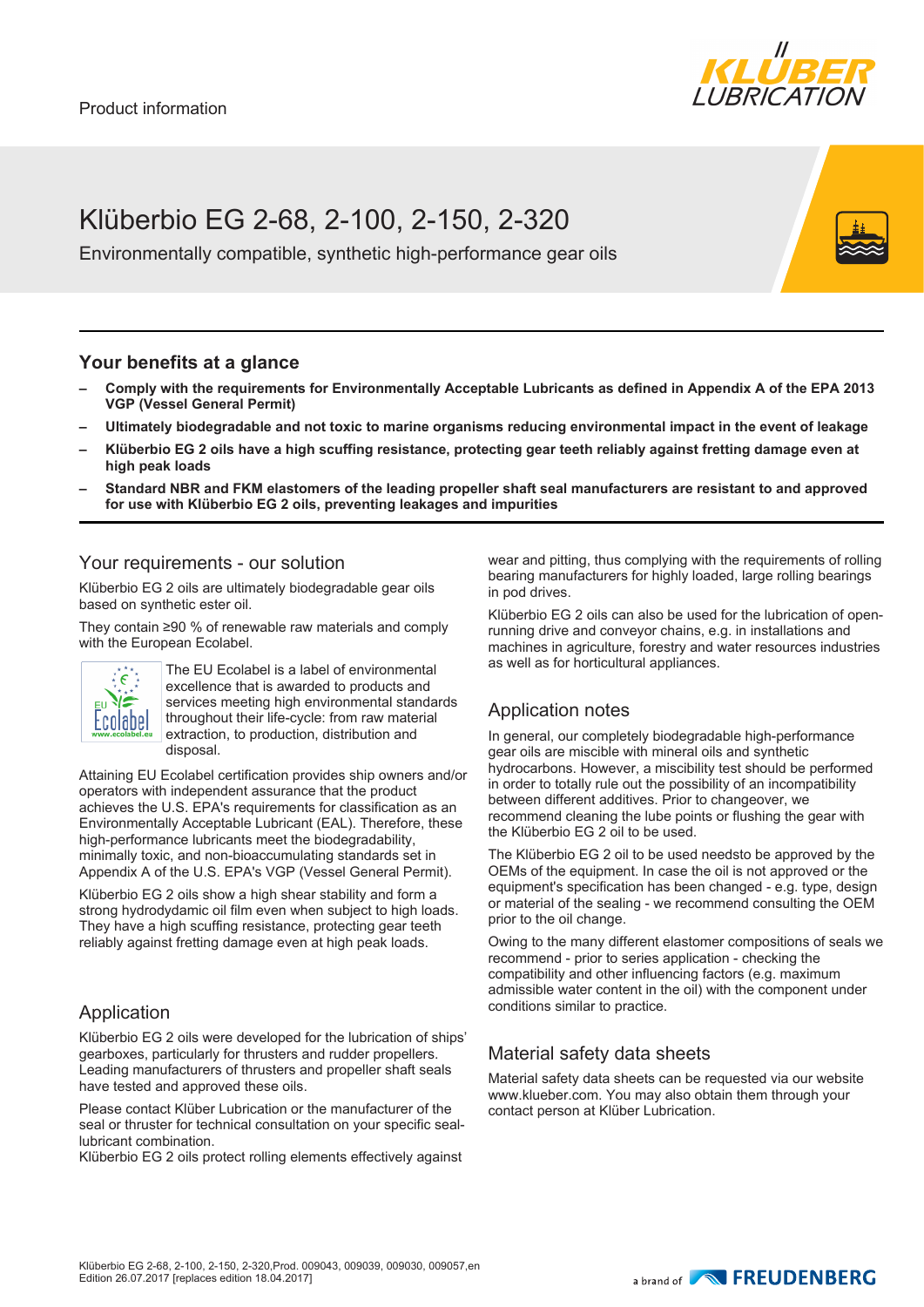## Klüberbio EG 2-68, 2-100, 2-150, 2-320

Environmentally compatible, synthetic high-performance gear oils

| <b>Pack sizes</b> | <b>Klüberbio EG</b><br>$2 - 68$ | <b>Klüberbio EG</b><br>$2 - 100$ | Klüberbio EG<br>$2 - 150$ | <b>Klüberbio EG</b><br>2-320 |
|-------------------|---------------------------------|----------------------------------|---------------------------|------------------------------|
| Canister 20 I     |                                 |                                  |                           |                              |
| Drum 200 l        |                                 |                                  |                           |                              |

| <b>Product data</b>                                                                                                                | <b>Klüberbio EG</b><br>$2 - 68$   | <b>Klüberbio EG</b><br>$2 - 100$              | <b>Klüberbio EG</b><br>$2 - 150$              | <b>Klüberbio EG</b><br>2-320      |  |  |  |  |
|------------------------------------------------------------------------------------------------------------------------------------|-----------------------------------|-----------------------------------------------|-----------------------------------------------|-----------------------------------|--|--|--|--|
| Article number                                                                                                                     | 009043                            | 009039                                        | 009030                                        | 009057                            |  |  |  |  |
| Classification acc. to CLP -DIN 51517-3                                                                                            | corresponds to                    | corresponds to                                | corresponds to                                | corresponds to                    |  |  |  |  |
| Marking acc. to DIN 51502                                                                                                          | CLP E 68                          | <b>CLP E 100</b>                              | <b>CLP E 150</b>                              | <b>CLP E 320</b>                  |  |  |  |  |
| EU Ecolabel registration number                                                                                                    | DE/027/133                        | DE/027/098                                    | DE/027/099                                    | DE/027/224                        |  |  |  |  |
| Lower service temperature                                                                                                          | $-25 °C / -13 °F$                 | -25 °C / -13 °F                               | $-25 °C / -13 °F$                             | $-25 °C / -13 °F$                 |  |  |  |  |
| Upper service temperature                                                                                                          | 100 °C / 212 °F                   | 100 °C / 212 °F                               | 100 °C / 212 °F                               | 100 °C / 212 °F                   |  |  |  |  |
| Density, based on DIN 51757) at 15 °C                                                                                              | approx. 909 kg/<br>m <sup>3</sup> | approx. 919 kg/<br>m <sup>3</sup>             | approx. 927 kg/<br>m <sup>3</sup>             | approx. 943 kg/<br>m <sup>3</sup> |  |  |  |  |
| Foam test, ASTM-D 892, ISO 6247, sequence I/24 °C                                                                                  | $= 100/10$ ml                     | $= 100/10$ ml                                 | $= 100/10$ ml                                 | $= 100/10$ ml                     |  |  |  |  |
| Foam test, ASTM-D 892, ISO 6247, sequence II/ 93.5<br>$^{\circ}$ C                                                                 | $= 100/10$ ml                     | $= 100/10$ ml                                 | $= 100/10$ ml                                 | $= 100/10$ ml                     |  |  |  |  |
| Foam test, ASTM D 892, ISO 6247, sequence III/24°C <= 100/10 ml                                                                    |                                   | $= 100/10$ ml                                 | $= 100/10$ ml                                 | $= 100/10$ ml                     |  |  |  |  |
| Flash point, DIN EN ISO 2592, Cleveland, open-cup<br>apparatus                                                                     | $>= 260 °C$                       | $>= 280 °C$                                   | $>= 280 °C$                                   | $>= 270 °C$                       |  |  |  |  |
| Biodegradability according to OECD 301 F, (within 28<br>days)                                                                      | $>= 60 %$                         | $>= 60 %$                                     | $>= 60 %$                                     | $>= 60 %$                         |  |  |  |  |
| Kinematic viscosity, DIN 51562 pt. 01/ASTM D-445/<br>ASTM D 7042, 40 °C                                                            | approx. 68 mm <sup>2</sup> /<br>S | approx. 100<br>mm <sup>2</sup> /s             | approx. 150<br>mm <sup>2</sup> /s             | approx. 320<br>mm <sup>2</sup> /s |  |  |  |  |
| Kinematic viscosity, DIN 51562 pt. 01/ASTM D-445/<br>ASTM D 7042, 100 °C                                                           | approx. 11 mm <sup>2</sup> /<br>s | approx. 14 mm <sup>2</sup> /<br>s             | approx. 18 mm <sup>2</sup> /<br>s             | approx. 34 mm <sup>2</sup> /<br>s |  |  |  |  |
| ISO viscosity grade, DIN ISO 3448                                                                                                  | 68                                | 100                                           | 150                                           | 320                               |  |  |  |  |
| Viscosity index, DIN ISO 2909                                                                                                      | approx. 140                       | approx. 140                                   | approx. 135                                   | approx. 150                       |  |  |  |  |
| Anticorrosive properties on steel, DIN ISO 7120,<br>method A, steel, 24 h/60 °C                                                    | degree                            | no rust corrosion no rust corrosion<br>degree | no rust corrosion no rust corrosion<br>degree | degree                            |  |  |  |  |
| Copper corrosion, DIN EN ISO 2160, 24 h/100°C                                                                                      | degree                            | 1 - 100 corrosion 1 - 100 corrosion<br>degree | 1 - 100 corrosion<br>degree                   | 1 - 100 corrosion<br>degree       |  |  |  |  |
| Pour point, DIN ISO 3016                                                                                                           | $\leq$ = -25 °C                   | $\leq$ = -25 °C                               | $\leq$ -25 °C                                 | $\epsilon$ = -25 °C               |  |  |  |  |
| FZG scuffing test, DIN ISO 14635-1, A/8.3/90,<br>scuffing load stage                                                               | > 13                              | > 13                                          | > 13                                          | > 13                              |  |  |  |  |
| Minimum shelf life from the date of manufacture - in a<br>dry, frost-free place and in the unopened original<br>container, approx. | 36 months                         | 36 months                                     | 36 months                                     | 36 months                         |  |  |  |  |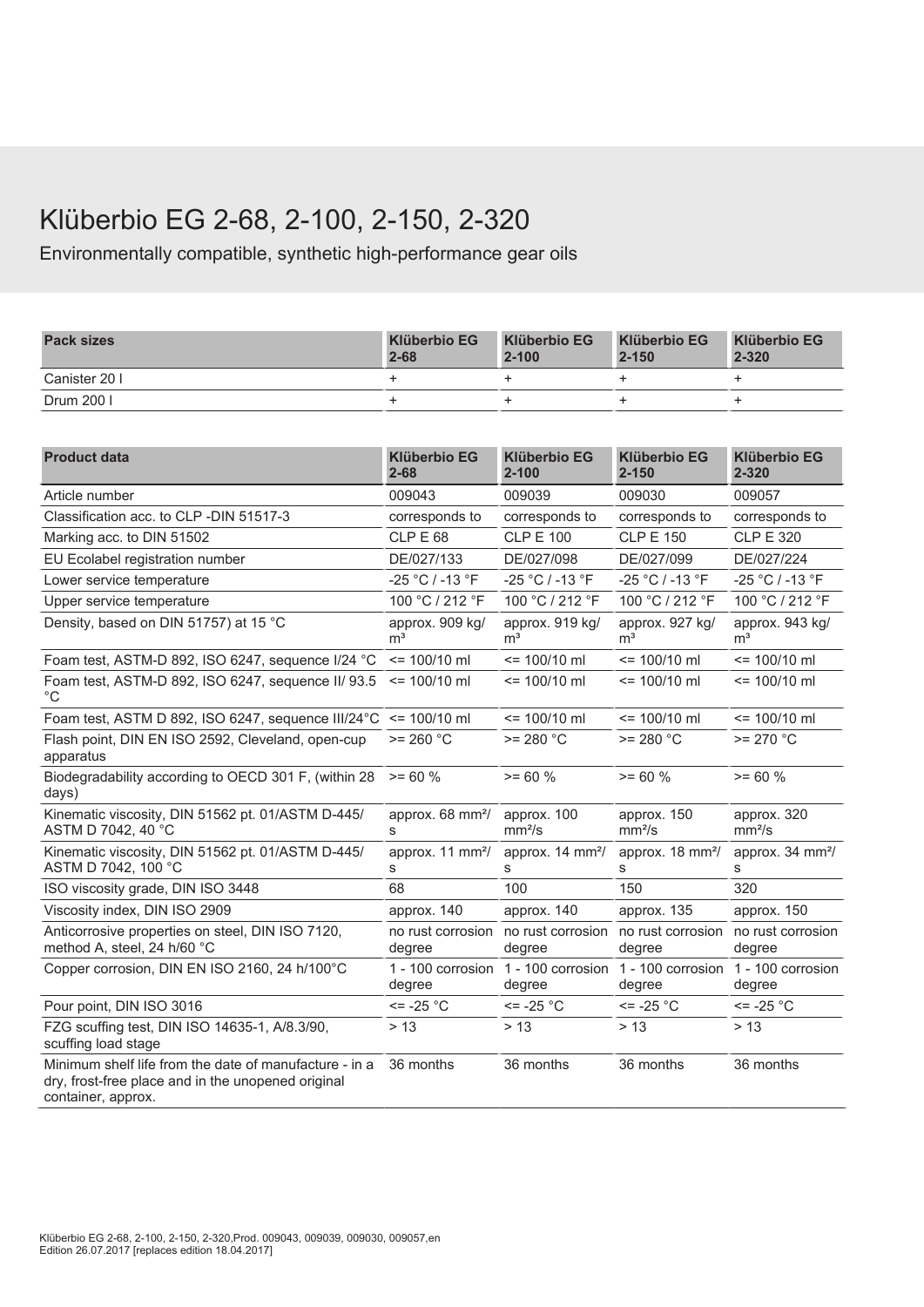